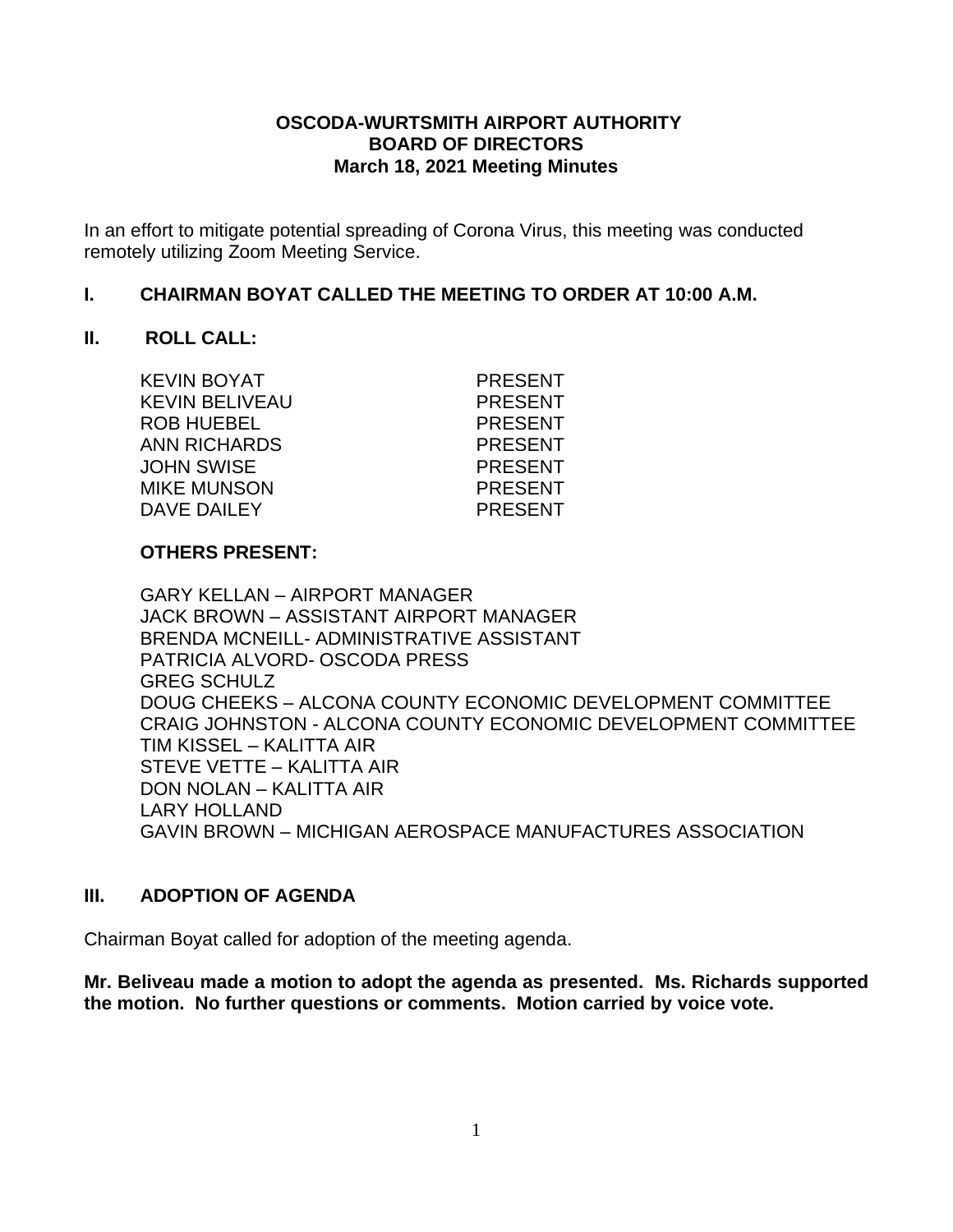# **IV. APPROVAL OF MINUTES – FEBRUARY 18, 2021 MEETING**

Chairman Boyat called for a motion to approve the February 18, 2021 meeting minutes.

**Motion made by Mr. Huebel to approve the February 18, 2021 meeting minutes as presented. Mr. Swise supported the motion. No further comments. Motion carried by voice vote.**

### **V. Financial Business – February 2021 Financial Activities Report**

Mr. Beliveau and Mr. Kellan reviewed bank statements and financial transactions during the month of February 2021. A listing of bills processed for payment during February, totaling \$94,669.26, was provided to the board.

**Ms. Richards made a motion to accept the February 2021 Financial Activities Report. Mr. Huebel supported the motion. Mr. Swise, Yes, Mr. Beliveau, Yes, Ms. Richards, Yes, Mr. Munson, Yes, Mr. Huebel, Yes, Mr. Boyat, Yes. Motion carried.**

### **VI. Michigan Launch Initiative Activities Report**

Mr. Gavin Brown, representing the Michigan Launch Initiative provided an update and was available to answer questions.

Mr. Brown reported Michigan Aerospace Manufacturers Association has moved forward with the FAA to begin the licensing application process. Mr. Brown invited board members to navigate to the FAA website where there are listings of proposed launch sites and find that Oscoda is officially entered into the records as a proposed horizontal site. He indicated that the FAA application and determination process is expected to require 18-months for completion.

Mr. Brown stated that Michigan Aerospace Manufacturers Association is actively recruiting companies to utilize space vehicle launch services. He indicated that letters of intent and memorandums of understanding were being established in order to demonstrate the anticipated commercial and DoD demand for space vehicle launch site services. Mr. Brown also mention that there is interest in establishing facilities in support of testing hypersonic speed - capable devices.

Mr. Brown indicated that private funding is being assembled as a consortium in support of Launch Site Operations . An offer has been extended to Oscoda-Wurtsmith Airport to be part of the consortium. Mr. Brown further reported that the FAA license will be issued to Michigan Aerospace Manufacturers Association. There will be strong public relations related to providing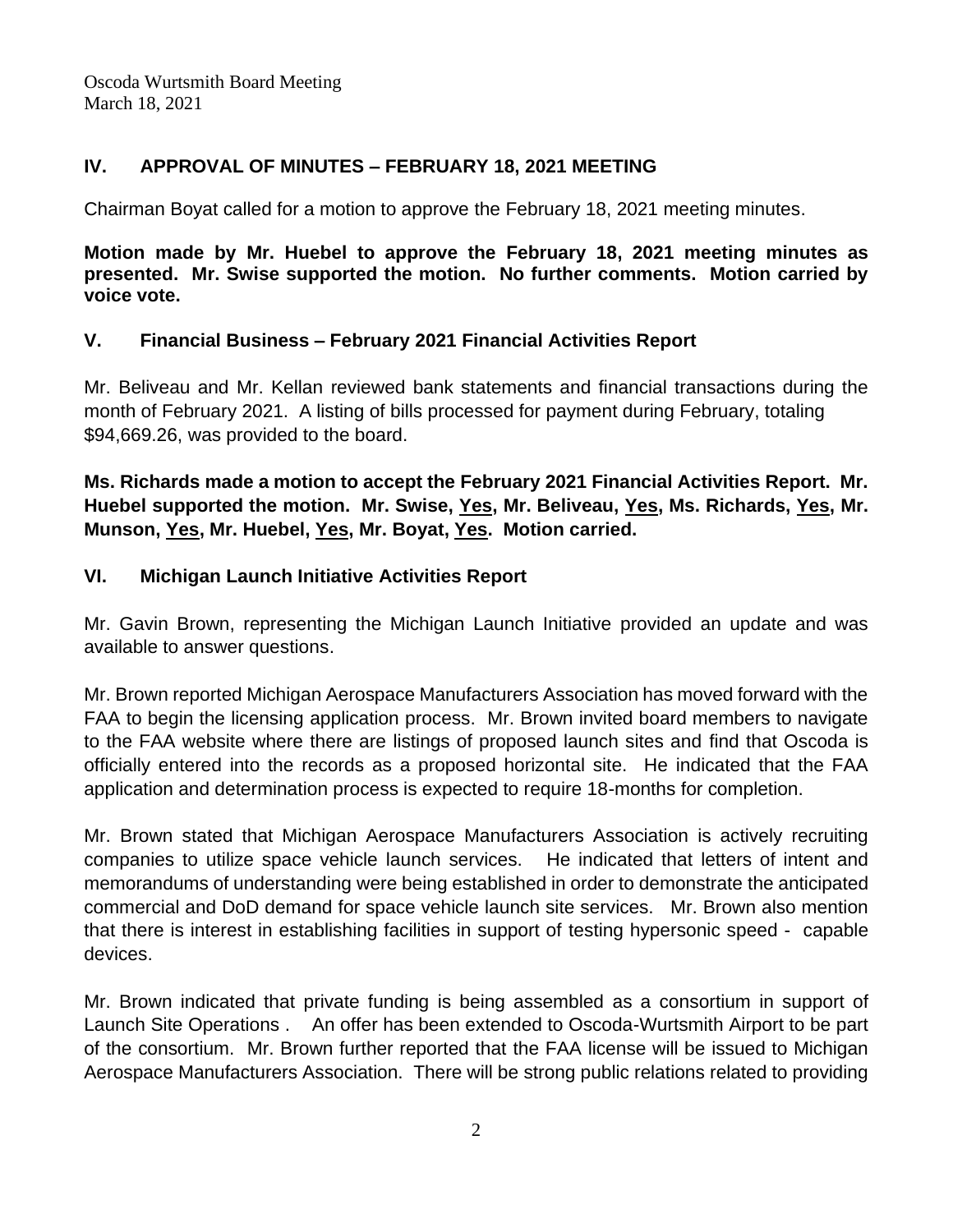5G network for both rural, commercial and DoD use as well as the focus on hypersonic speed vehicles and removal of space debris from Lower Earth Orbits (LEO).

Mr. Brown reported, that moving forward, there will be meetings with the FAA and OWAA to provide updates on the licensing as well as upgrading the Airport's Master Plan. Mr. Brown said when talking to the public he will include the OWAA Board as a local partner. The investments coming into the community will include additional housing, industrial sites, research and development and private companies co-locating to be part of the spaceport ecosystem that is will be created in Oscoda. Mr. Brown provided an opportunity to answer questions.

Mr. Dailey asked Mr. Brown if this was an appropriate time to pursue additional acreage from the State of Michigan. Mr. Brown said yes, everything should be put together and processed so that it can be included in the proposal.

Mr. Dailey thanked Mr. Brown for all of his work towards the Spaceport. Mr. Brown said that this is a process that we will be moving at a speed of business. Mr. Brown said the FAA is agreeing to move as fast as we are willing to move on this. From the start of April, we will receive an 18 month timeline to have the license in place.

Mr. Brown reported that he will have a group of Architects and Designers visiting OWA on April 20, 2021 for a tour. A full agenda will be provided.

# **VII. Alcona County Economic Development Committee Presentation**

Mr. Craig Johnston and Mr. Doug Cheeks, asked to be included on this meeting agenda for providing a presentation about on-going efforts of the Alcona County Economic Development Committee. They described initiatives in support of attracting economic development. Current efforts include focus upon extending access to Broadband capable internet service.

### **VIII. Current Business**

# **A. Short-Term Storm Water Characterization Study**

Mr. Kellan reported that portions of Oscoda-Wurtsmith Airport are equipped with drainage collection structures and pipelines that carry drainage to an outfall that discharges into surface waters of Van Ettan Creek. Authorization to drain into Van Ettan Creek involves maintaining a 'National Pollutant Discharge Elimination System' (NPDES) permit. NPDES permitting and compliance is administered by Michigan Department of Environment and Great Lakes Energy (EGLE). NPDES permits require periodic renewal. During the most recent renewal EGLE added a requirement that involves conducting a 'Short-Term Storm Water Characterization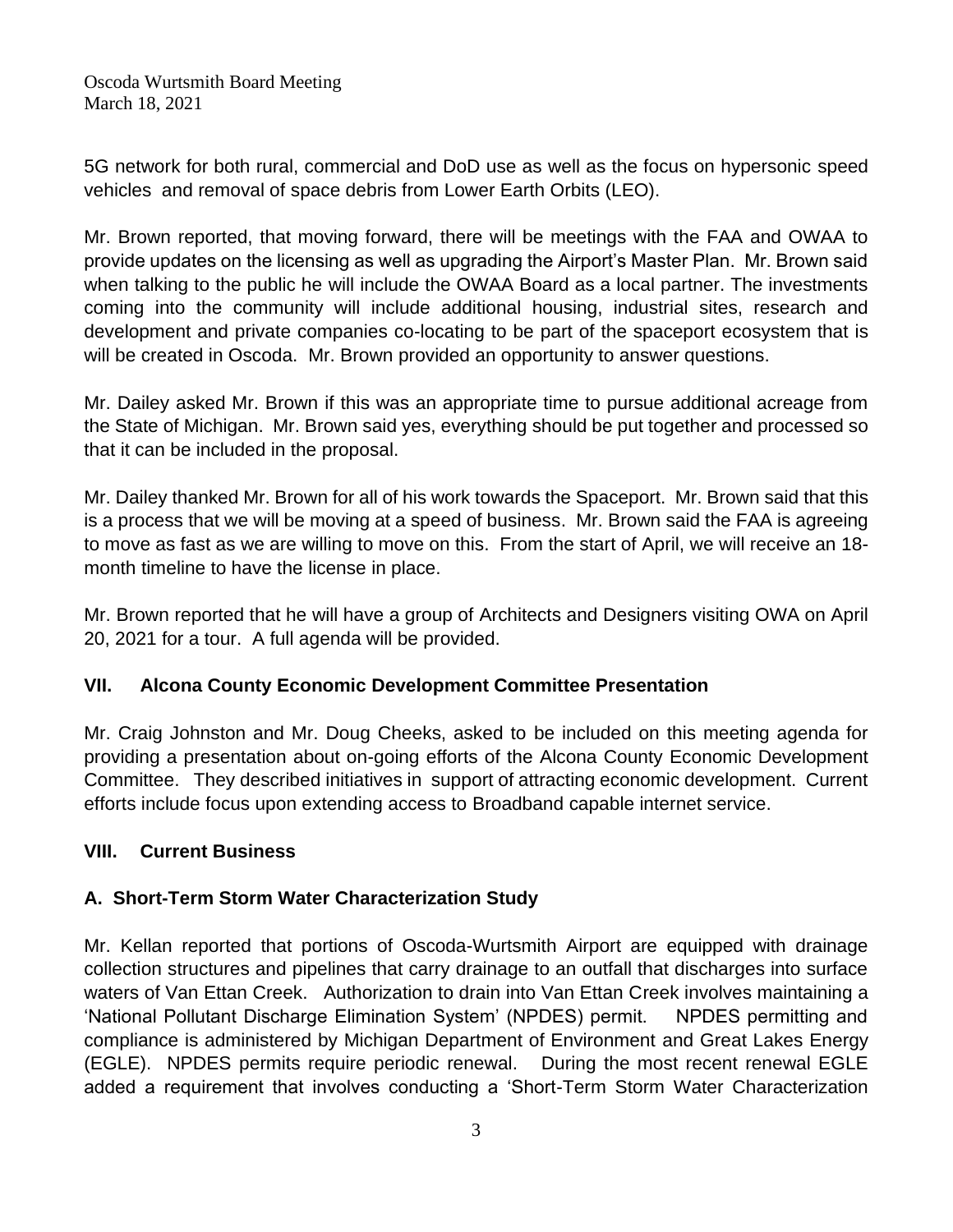Study' (STSWCS). The STSWCS requirements involve developing a sampling plan, securing EGLE approval for said sampling plan and then conducting a minimum of three (3) sampling events. The samples then need to be analyzed for pollutants that the Permittee has reason to believe could potentially be present within the drainage collection area.

In response to the new STSWCS requirements, Staff has solicited proposals from environmental service consultants. Those efforts netted two proposals. Both consulting firms demonstrated clear understandings of the project. Likewise, they both demonstrated applicable capabilities and work history. Their fee proposals are demonstrated within the table below.

| <b>Consultants</b>                             | Task No. 1<br><b>Prepare the STSWCS Plan</b> | Task No. 2<br><b>Implement the STSWCS Plan</b> | <b>Total Fee</b> |
|------------------------------------------------|----------------------------------------------|------------------------------------------------|------------------|
| Soil Materials Engineers, Inc.<br>Bay City, MI | \$2,800.00                                   | \$11,000.00                                    | \$13,800.00      |
| <b>AKT Peerless</b><br>Saginaw, MI             | \$2,800.00                                   | \$10,500.00                                    | \$13,300.00      |

Mr. Munson asked if OWA has previously conducted business with AKT Peerless. Mr. Kellan said Oscoda Township has previously utilized AKT Peerless in support of evaluating Wurtsmith PFAS related issues. Also, representatives of AKT Peerless have donated time and services in support of OWAA efforts in response to the Michigan Launch Initiative. Mr. Munson asked if SME was a new environmental services contractor. Mr. Kellan said that SME is an established firm that has previously supported a number of airfield pavement improvement projects at OWA. Mr. Munson explained that he asked the questions so as to avoid always utilizing the same company. He said since there was only a \$500 difference that maybe it would be possible for SME to lower their bid. There was no further discussion or comments.

**Mr. Beliveau made a motion to provide authorization to hire the lowest bidding consultant - - AKT Peerless to prepare and implement a Short-Term Storm Water Characterization Study in accordance with Michigan Department of EGLE requirements for a total fee not to exceed \$13,300. Mr. Swise supported the motion. Mr. Beliveau, Yes, Ms. Richards, Yes, Mr. Munson, Yes, Mr. Huebel, Yes, Mr. Dailey, Yes, Mr. Swise, Yes, Mr. Boyat, Yes. Motion carried.**

# **B. Airport Layout Plan Revisions – Mead & Hunt Service Proposal**

Mr. Kellan explained that airports receiving federal government grants are obligated to maintain a current set of airport drawings that are known as the Airport Layout Plan (ALP). Copies of an Airport's ALP are maintained on file with the Federal Aviation Administration (FAA) and MDOT-Office of Aeronautics (Aeronautics). Construction projects proposed within the boundaries of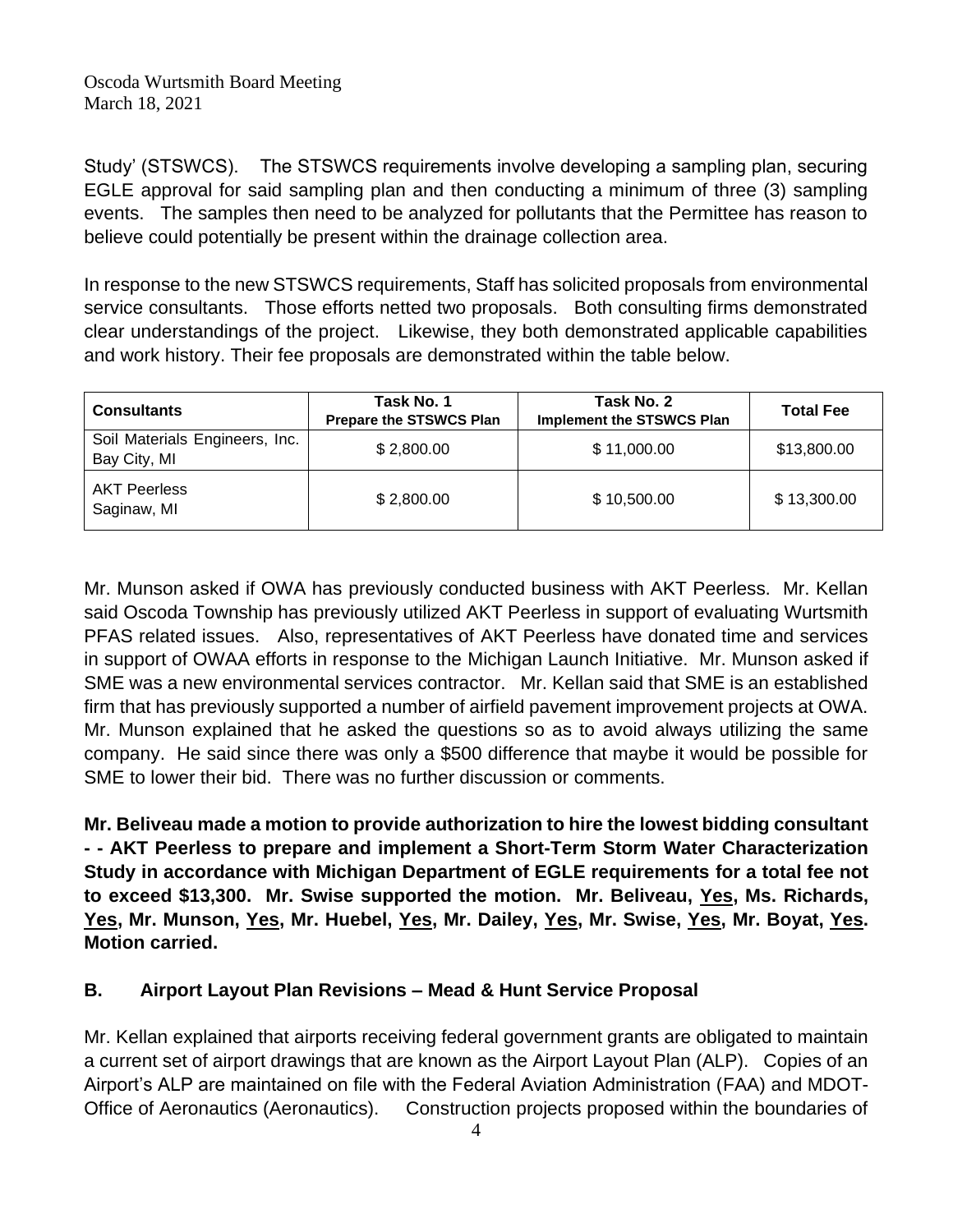an airport are then evaluated by representatives of the FAA and Aeronautics in comparison to the ALP on file. Said evaluations are conducted for the purpose of determining if proposed construction is compatible with protected air space, current airport facilities and operations - - as well as being consistent with future airport development plans.

Mr. Kellan stated that there are three development projects currently being proposed for OWA that were not envisioned when the existing set of ALP drawings were prepared.

1. Kalitta Air Line Maintenance Support Facility: Kalitta Air is seeking to develop an aircraft maintenance support building along the southwest corner of Iosco Apron. The current ALP depicts that location for future development of a jet engine run-up pad. In order to change that land use, the ALP would need to be amended.

2. Identify a Different Location for Future Development of a Jet Engine Run Up Pad: In conjunction with Item No. 1 above, a safe and efficient replacement location would need to be identified for establishing a future jet engine run up-pad.

3. Space Vehicle Support Operations: Representatives of Michigan Launch Initiative are expressing interest in developing space vehicle support facilities within the area that is commonly identified as the 'Former Alert Apron'. That property is currently zoned and identified for general industrial land uses. The proposed amendment would add Space Vehicle Support Operations to those allowable land uses.

Two of the three projects described above are in being proposed in response to development plans of Kalitta Air. Mr. Kellan invited the Kalitta Air Director of Aircraft Maintenance - - Mr. Tim Kissel, to describe those development plans and to answer questions. Mr. Kissel explained that the pending development of Hangar No. 10 will displace the current location for performing aircraft line-maintenance activities. Therefore, Kalitta Air is proposing the west end of Iosco Apron for development of line-maintenance support facilities. He also confirmed that Kalitta Air is likewise seeking to work with the Airport Authority to determine a safe and efficient location for performing jet engine run-up testing. Mr. Kissel and the on-site Manager of Aircraft Line Maintenance – Mr. Steve Vette expressed their appreciation for being provided with this opportunity to participate in the Airport Board meeting.

Mr. Kellan explained, when proposed construction projects conflict with the ALP, it is difficult for representatives of the FAA, Aeronautics, and local Zoning Board to provide approval for construction. Therefore, Staff is seeking to procure professional airport planning services for evaluating the proposed development sites and to provide assistance with pursuing FAA and Aeronautics approval for amending the ALP accordingly.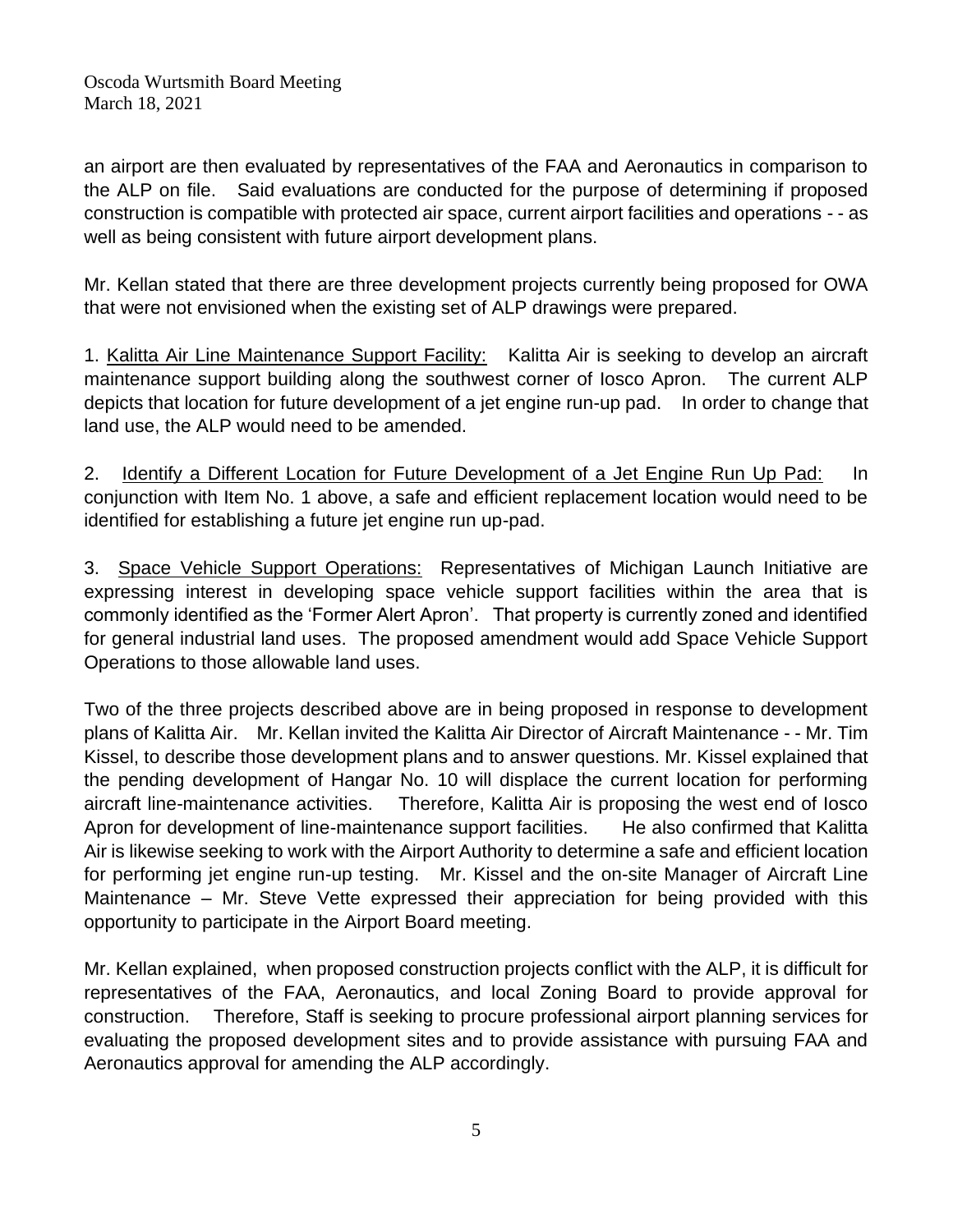As members of the Airport Board may recall, during 2019 Mead & Hunt Inc. was retained to provide airfield planning and engineering services for OWA during the subsequent five-years. Therefore, Mead & Hunt has been asked to provide a description of services and fee proposal for amending the ALP for OWA. A copy of the Mead & Hunt proposal is provided with this memorandum. The proposed project fee is \$12,094.90.

Mr. Kellan reported that representatives of Kalitta Air have confirmed that Kalitta Air agrees to pay half for half of the Mead & Hunt service fees.

**Mr. Munson made a motion to authorize Staff to issue a notice to proceed to Mead & Hunt pursuant to amending the Oscoda-Wurtsmith Airport Layout Plan. Mr. Dailey supported the motion. Mr. Munson, Yes, Mr. Huebel, Yes, Mr. Dailey, Yes, Mr. Swise, Yes, Mr. Beliveau, Yes, Ms. Richards, Yes, Mr. Boyat, Yes. Motion carried.** 

### **C. Annual Financial Audit Services Extension – v- Bidding**

Prior to year 2016, OWAA retained 'Stephenson, Gracik & Company' to provide annual financial auditing services. During the year 2016 OWAA solicited competitive bids for annual financial auditing services. A copy of the resulting bid tabulation was provided with meeting information materials. 'Anderson, Tackman & Company' had provided the lowest competitive bid and was therefore hired to provide auditing services for FY 2016 through FY 2020. Mr. Kellan reported that the five-year agreement with Anderson, Tackman & Company was complete with completion of FY 2020 auditing services.

A letter on behalf of Stephenson & Company was provided - - requesting the Airport Board to consider seeking bids for completing the FY 2020/2021 financial audit.

Mr. Boyat agreed that it would be beneficial to solicit bids from other financial auditing services. Mr. Dailey agreed with Mr. Boyat. Mr. Dailey directed discussion to the previous bid tabulation that was provided. He commented that Anderson, Tackman & Company has already saved the Airport over \$100,000 compared to the Stephenson and Gracik bid proposal.

Mr. Boyat said it would not hurt to compare pricing. Mr. Munson agreed. Mr. Beliveau added that AuSable Township went through the bid process last year for financial services with Stephenson & Co. providing a bid and they were not successful in winning the bid process. Mr. Beliveau added it is good business practice to go out for bids periodically. Mr. Beliveau asked if Anderson, Tackman & Company has reached out to the Airport for an extension. Mr. Kellan said they have not been in touch regarding an extension and the Airport has not reached out to them as well.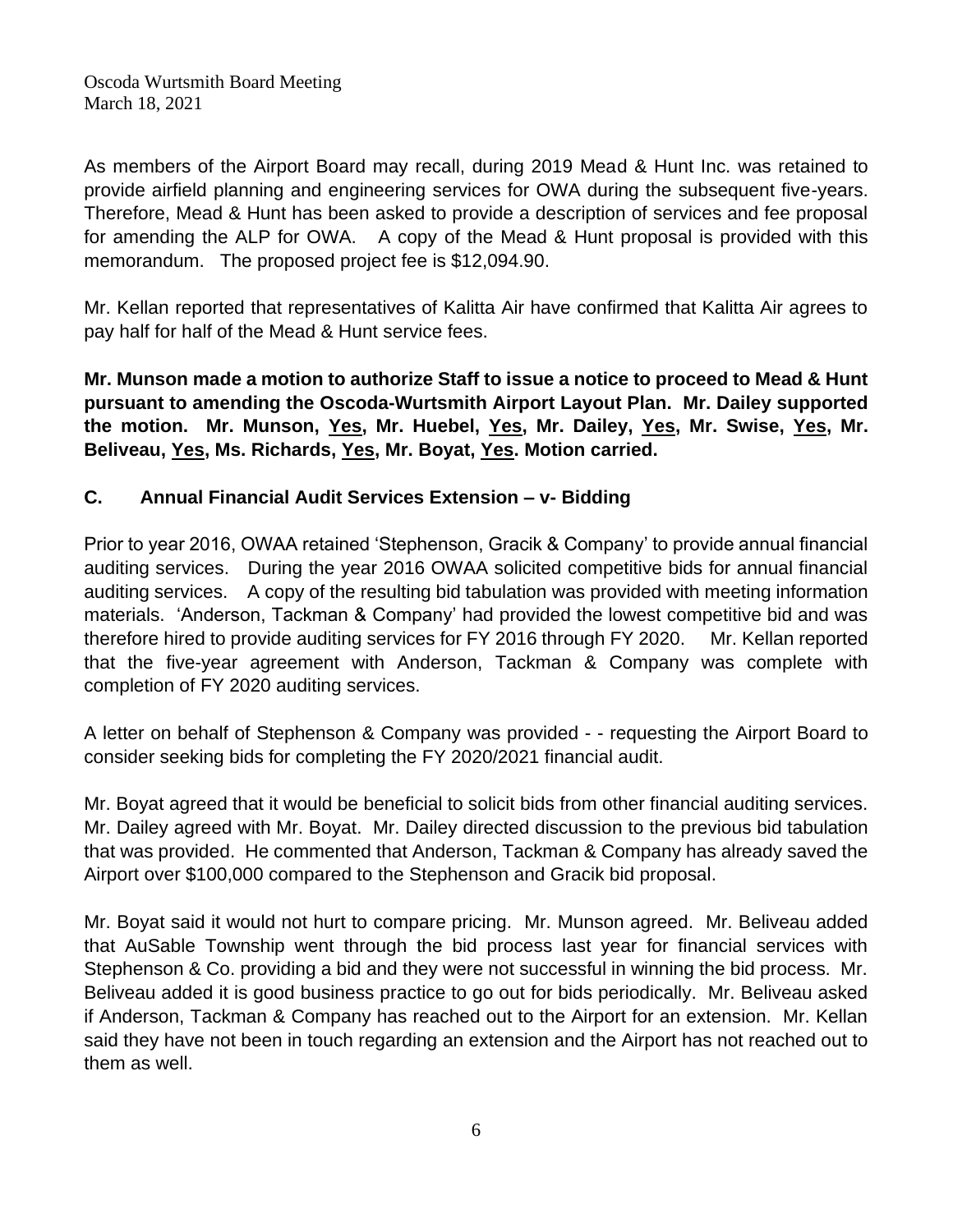Mr. Beliveau added that if an opportunity were available to hire local services then the Airport Authority certainly would want to support that or any other local business.

Mr. Kellan asked the board if there was a preference on the number of years to contract. Mr. Beliveau suggested a one-year contract with the Airport retaining the option to renew each year. Mr. Swise agreed.

**Mr. Dailey made a motion to solicit competitive bids for the OWAA annual financial auditing services for one-year with 4 one-year options. Mr. Beliveau supported the motion. Mr. Munson, Yes, Mr. Huebel, Yes, Mr. Dailey, Yes, Mr. Swise, Yes, Mr. Beliveau, Yes, Ms. Richards, Yes, Mr. Boyat, Yes. Motion carried.**

# **D. United States Air Force – Mobility Guardian 2021 Exercise**

Mr. Kellan reported that discussions are underway with representatives of the United States Air Force – Air Mobility Command (USAF - AMC) regarding a proposal for establishing a temporary base of operations on OWA . This item was included on the meeting agenda in case Airport Board actions might be necessary. Mr. Kellan informed the Board that discussions are still underway and Airport Board actions may be proposed during a future meeting.

No action was taken.

### **IX. Airport Manager Comments**

### **A. Tree Harvest**

Mr. Kellan shared screen views of potential tree harvesting areas. He explained that trees are growing into the perimeter fence along Rea Road and F-41. This creates somewhat of a challenge for tree harvesting companies that utilize large tree removal equipment. Mr. Kellan suggested that in order to make the harvesting project more attractive, perhaps the Airport Authority will need to combine fence line tree removal with tree removal from additional tracts of land. Mr. Kellan pointed out forested areas that could be combined with fence line tree removal work. The total land area is approximately 75 acres. Mr. Kellan asked for discussion regarding the proposed strategy for attracting tree harvesting bind.

Mr. Dailey agreed with Mr. Kellan and asked if, due to the location of some of the acreage, an ammunition disposal company would need to be involved. Mr. Kellan said one of the areas would need to be looked at further, but all other locations were outside of areas that would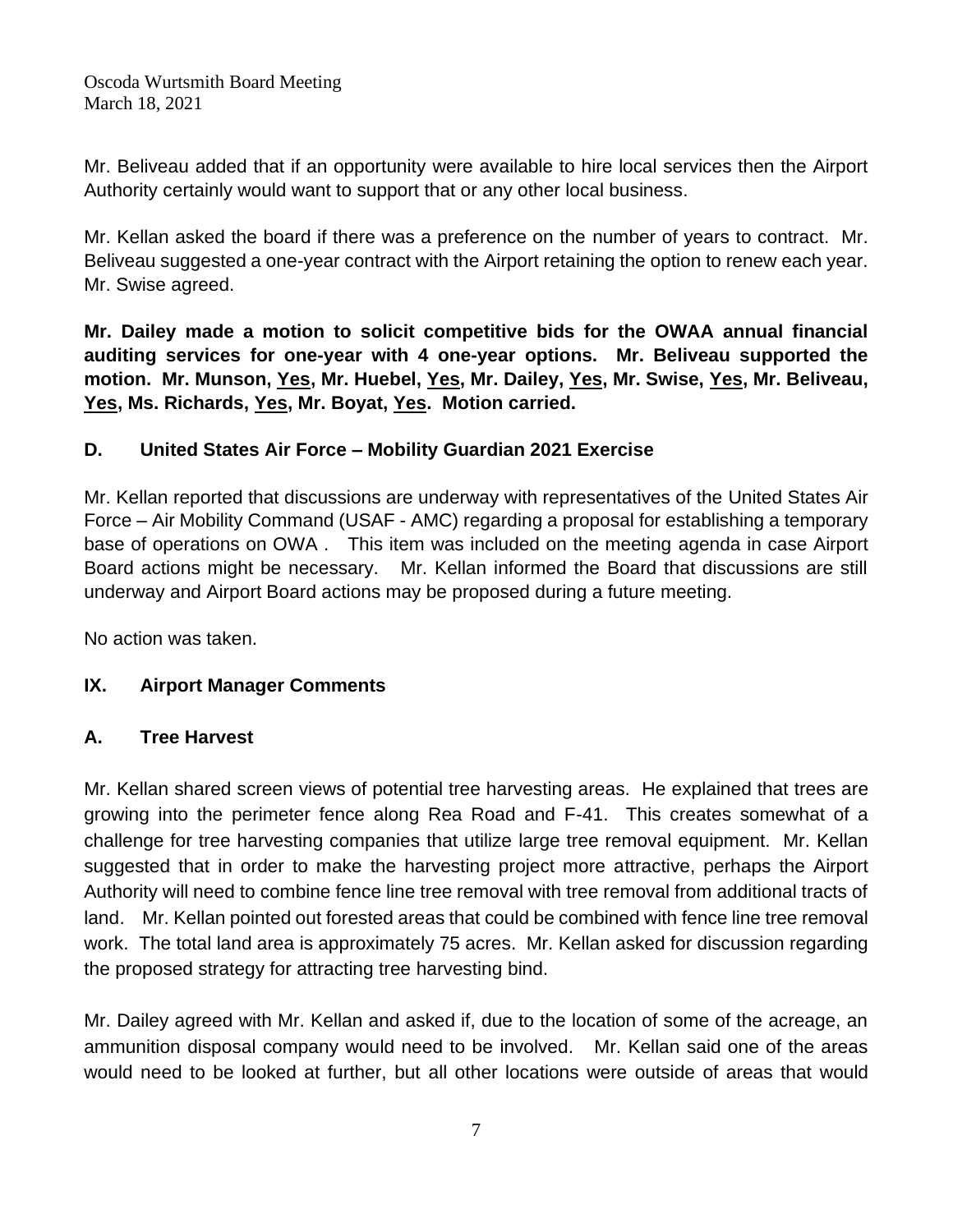require on-site support from Explosive Ordinance Disposal professional . There were no further comments or discussion.

## **B. Site Readiness Program – ROWE Professional Services**

Mr. Kellan reminded board members that OWAA is collaborating with Oscoda Charter Township on a development site readiness planning project. The Township has hired Rowe Professional Services to implement the planning study. Mr. Kellan reported that a project "Kick-Off" meeting has been conducted. He informed the Board that Rowe is currently working on site mapping. Mr. Kellan stated that a drone aircraft has been utilized to assemble aerial photography.

# **C. Taxi-Way E**

Mr. Kellan reported the paint markings for Taxiways A, B, C, D and E still need to be applied. This work will be scheduled during warmer weather.

### **D. 2022 Construction Season**

Mr. Kellan reported working on a potential design project for the General Aviation area of the airport. The pavements are concrete and are in poor condition and Mr. Kellan states a project for rehabbing those during the 2022 construction season is being planned.

Mr. Swise left the meeting at 11:15 a.m.

### **X. Public Comments**

**Lary Holland –** Discussed 5G network.

### **XI. Board member comments**

Mr. Dailey reminded Board members that Mr. Gavin Brown suggested that now is a good time to pursue additional acreage from the State of Michigan. Mr. Dailey asked if the Board should put together a committee for this. Mr. Boyat and Mr. Kellan suggested using the committees that are already in place, the Launch Committee, or the Executive Committee. Mr. Dailey suggested using the Launch Committee.